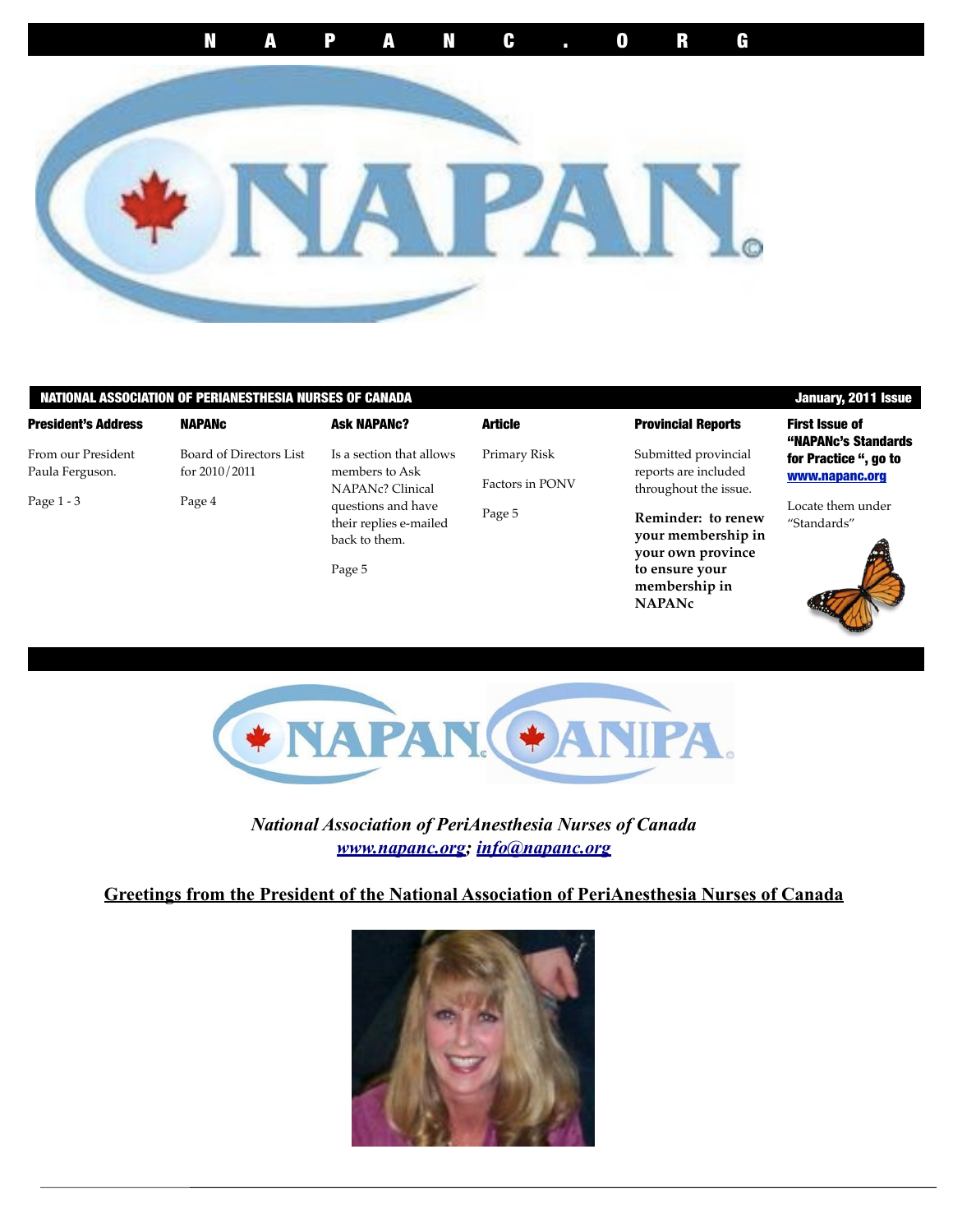#### *PRESIDENT's ADDRESS CONTINUED*

Hello again Fellow PeriAnesthesia Nursing Colleagues!

Best wishes for this New Year, 2011! May it bring prosperity (perhaps a lotto winning) and health to us all!

I hope that you had a wonderful and restful holiday season and you were able to spend some time to recharge your batteries and visit with your families.

Well, the winter season is upon us, with winter storms arising across the country. We do hope our colleagues in regions that have been hit by storms stay safe and warm. Both the west and east coasts have been hit with some serious weather fronts, but word is that everyone has come through these without mishap (except power outages).

The Board and Executive of NAPANc (see complete list of these volunteers at: [www.napanc.org\)](http://www.napanc.org) continue to work to promote PeriAnesthesia Nursing to colleagues, organizations and other professional associations. In the last newsletter, I spoke about the milestones that NAPANc has met over the past years and more recently during this past year. Let me now bring you up to date on these, and all of the latest news. Here is an itemized list of activities that are continuing within NAPANc:

- **1. Certification:** The Canadian Nurses Association (CNA) has approved our proposal for Certification for designation of PeriAnesthesia Nursing as a nursing specialty. Due to changes within the CNA, our work will not begin until the fall of 2011. However, confirmation has been received from the CNA, and also instructions for the approximately 50 PeriAnesthesia Nurses who have offered their time and talent to develop the Certification Examination. They will begin their work this fall and continue over the next 1.5 to 2 years. We should see our very own Certification Examination by 2013, so please continue to watch our website for updates in the process as we proceed.
- **2. International Conference for PeriAnesthesia Nurses (ICPAN).** Four international associations (Canada, USA, UK, and Ireland) have combined efforts to bring to you the very first International Conference for our specialty. Canada has been chosen as the first host country and Toronto, Ontario as the host city! The date: **October 3-6, 2011. Please watch [www.icpan.info](http://www.icpan.info) for further information!**
- **3.** Our **10th National Conference (NAPANc)** and will also be held in conjunction with the International Conference, in Toronto, Ontario on **October 2, 2011.** Plan on attending both! Canadian delegates who attend both the National and International will receive a reduced discounted price for the International Conference. Watch [www.opana.org](http://www.opana.org) / [www.napanc.org](http://www.napanc.org) / [www.icpan.info](http://www.icpan.info) for updates on these conferences.
- **4. PeriAnesthesia Nurses Week: February 7-11, 2011:** Watch [www.napanc.org](http://www.napanc.org) for information regarding various regional celebrations. If you can only celebrate for one day, make it Wednesday, **February 9, 2011**: official **PeriAnesthesia Nurses' Day**! And congratulations to all of you on your excellence in patient care! Send us photos and articles about your celebrations for publishing on our website!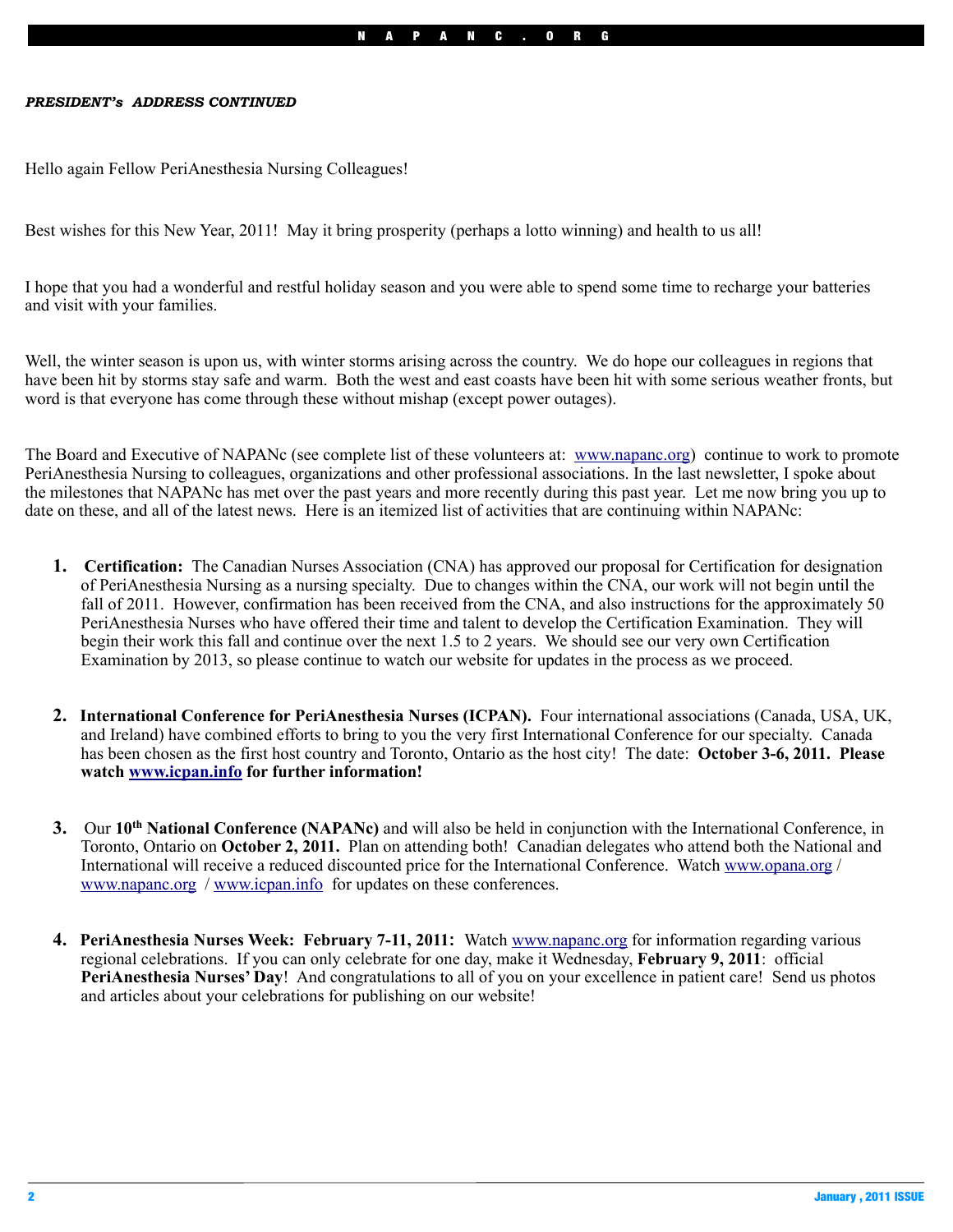- **1. PANGS (Saskatchewan):** Held their conference on September 25, 2010 in Regina, Saskatchewan. I attended this amazing event, and spoke to the audience about upcoming NAPANc events: Certification, International Conference, and new Practice Standards  $(2<sup>nd</sup>$  ed). Find out more at www.napanc.org.
- 2. **OPANA (Ontario):** Held their "Inspirations" Conference and 25<sup>th</sup> Anniversary Celebration on October 23-24, 2010. Find out more at: [www.opana.org.](http://www.opana.org)
- **3. MAPAN (Manitoba):** Held their 26<sup>th</sup> Conference on October 15, 2010. Regular educational workshops are constantly being planned. Contact [info@napanc.org](mailto:info@napanc.org) for further information.
- **4. PANNB/PEI: (New Brunswick/Prince Edward Island):** Held their conference on September 25, 2010 in Fredericton, New Brunswick.

### **What's New at NAPANc:**

- **1. Certification:** We can still accept applications from experienced PeriAnesthesia Nurses in areas of clinical practice (frontline nurses), administration, education and research to volunteer their help, from all jurisdictions across the country who would be interested in **writing competencies, writing examination questions, writing the study guide**! Work begins in the fall of 2011. Please contact us to assist with the development of the Certification Examination: [info@napanc.org](mailto:info@napanc.org).
- **2. National (NAPANc) Conferences**: **October 2, 2011:** Toronto, Ontario  **October 18-21, 2012**: Dartmouth, Nova Scotia
- **3. NAPANc Standards for Practice:** The NAPANc Standards Committee has been busy revising and adding to these standards over the past year. Please watch for the announcement when the next edition of these Standards is ready to be purchased: **2011**. Watch our website: [www.napanc.org.](http://www.napanc.org)
- **4. Quarterly newsletters:** The "Eye Opener" is distributed to all of its members by email. Please be sure to submit your email address to your association's President or Director of Membership since this newsletter will be forwarded to you by email. *All members of provincial perianesthesia nursing associations are automatically members of NAPANc*.
- **5. NAPANc Website**: Please don't hesitate to join us in our "Forum" discussions. This is an interactive area for conversations regarding issues in the workplace for PeriAnesthesia Nurses. Look at [www.napanc.org](http://www.napanc.org) for ongoing updated information. You can also request to be notified of changes to this website, but registering with "Change Detection".

### **What's New Across the Country:**

- **1. QPANA (Quebec):** Is busy preparing for their upcoming conference on May 18, 2011 in Montreal, Quebec. See [www.napanc.org](http://www.napanc.org) (Upcoming Events) or [www.aipaq.org](http://www.aipaq.org) for more information. I'll be there, and I hope to see you there as well!
- **2. OPANA (Ontario):** Is busy preparing to host the next and 10<sup>th</sup> National Conference in Toronto, Ontario on October 2, 2011. To be held in conjunction with the International Conference. Find out more at: [www.opana.org.](http://www.opana.org)
- **3. PANBC (British Columbia):** With hard work and perseverance, PANBC is back up and operational again. Visit their website: [www.panbc.net](http://www.panbc.net) for further information.

If you would be interested in becoming more involved with your provincial association or with us here at NAPANc, please don't hesitate to contact me by email at  $info(\hat{\omega})$  napanc.org.

Thank you for joining us again!

Your faithful supporter of PeriAnesthesia Nursing,

# *Paula Ferguson*,, RN, BScN, MN,

President, National Association of PeriAnesthesia Nurses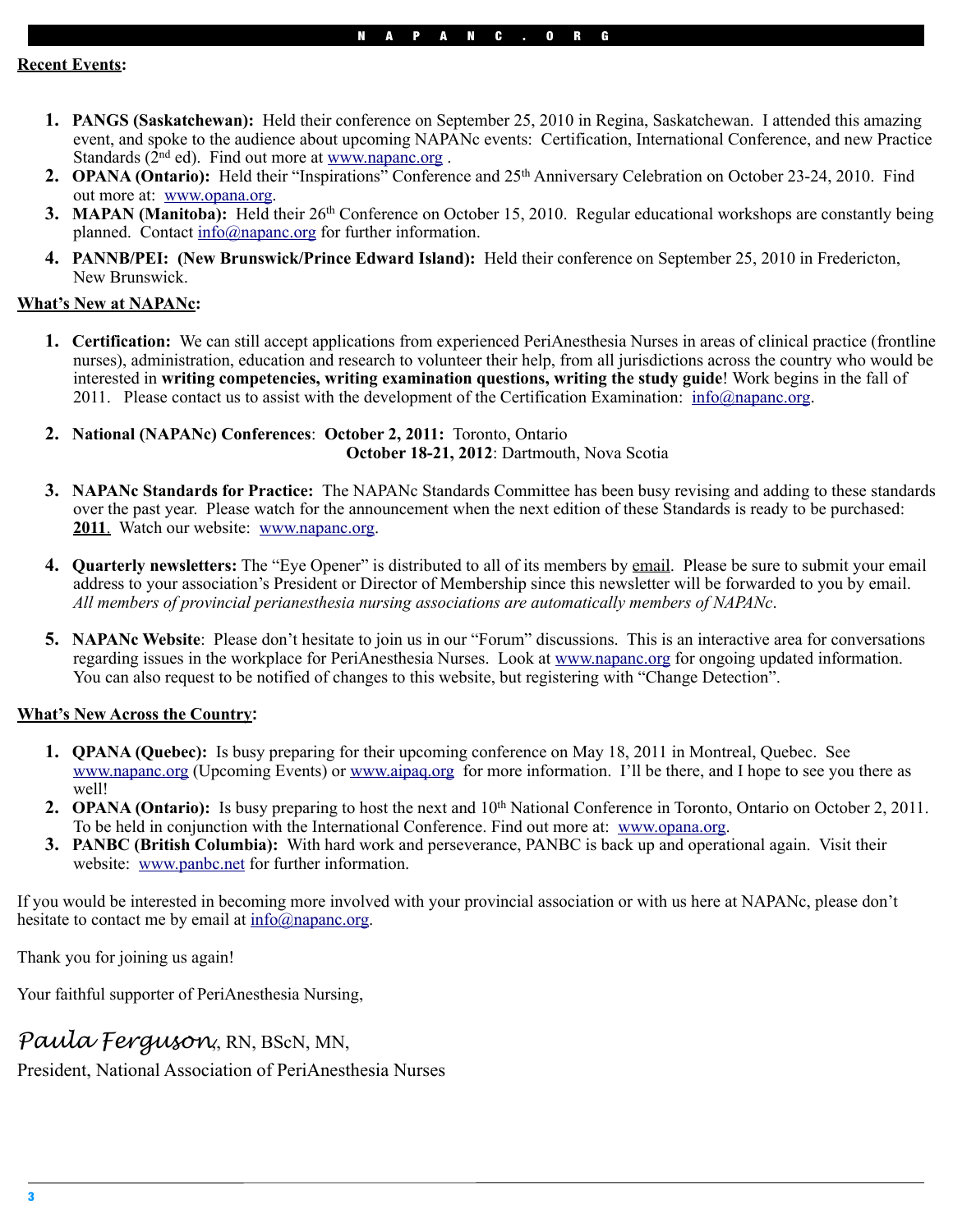# **2010 NAPANc Executive/Board/Committee Chairs/Contacts Email List**

### **Executive**

Paula Ferguson President info@napanc.org

Vacant President-Elect<br>Goran Popovic Treasurer-Elect

Treasurer-Elect gap $@$ cogeco.ca Vacant Secretary-Elect

Laura Van Loon Past President lyanloon2001@yahoo.com<br>
Sandra Robinson Secretary malkia23@yahoo.com Sandra Robinson Secretary malkia23@yahoo.com;<br>
Jean Spotowski Treasurer ispot $\omega$ telusplanet.net  $ispot@telusplanet.net$ jean.spotowski@calgaryhealthregion.ca

### **Board Members – Presidents from Provinces/Jurisdictions**

Lynn Buchanan President, PANASAC [baldy1@shaw.ca](mailto:baldy1@shaw.ca)<br>Angela Winter President, PANANAC angela winter@ca

Angela Winter President, PANANAC angela.winter@captialhealth.ca Kathy Jellow President, PANGS kjellow@sasktel.net Melanie Connor President, MAPAN connorsm@mts.net<br>
Marianne Kampf President, OPANA kampf@hhsc.ca Paula Ferguson Past President OPANA info@napanc.org Thao Le National Representative QPANA [thao.le@muhc.mcgill.ca](mailto:thao.le@muhc.mcgill.ca)

kampf@hhsc.ca tlemtl@sbcglobal.net Tanya Goodine President PANNB/PEI tanya.goodine@gmail.com Susan Laverty President, ANSPAN susanandstan@ns.sympatico.ca<br>
Lorna Jenson President, PANBC darren6@telus.net darren6@telus.net

### **Committee Chairs**

| Lynn Buchanan       | Conference Co-Chair 2010 | baldy1@shaw.ca                       |
|---------------------|--------------------------|--------------------------------------|
| Jackie Pineda-Selva | Conference Co-Chair 2010 | jackie@md4kids.ca                    |
| Paula Ferguson      | <b>Executive Chair</b>   | $info(a)$ napanc.org                 |
| Paula Ferguson      | Website Chair            | lvanloon2001@yahoo.com               |
| Laura Van Loon      | Standards Chair          | $info(a)$ napanc.org                 |
| Laura Van Loon      | Fundraising              | lvanloon2001@yahoo.com               |
| Laura Van Loon      | Nominations              | lvanloon2001@yahoo.com               |
| Susan Nahorney      | Editor                   | susan.nahorney@ultrafastwireless.com |
|                     |                          |                                      |

**Contacts**

Daphne Whalen-Brake NL [daphne.whalenbrake@easternhealth.ca](mailto:daphne.whalenbrake@easternhealth.ca) Agnes Riediger Yukon [agnesriediger@yahoo.com](mailto:agnesriediger@yahoo.com) Sally MacDougall NWT sally macdougall@gov.nt.ca

#### **NAPANc Nominating Committee**

Fran Langevin [fran.al@sasktel.net](mailto:fran.al@sasktel.net)







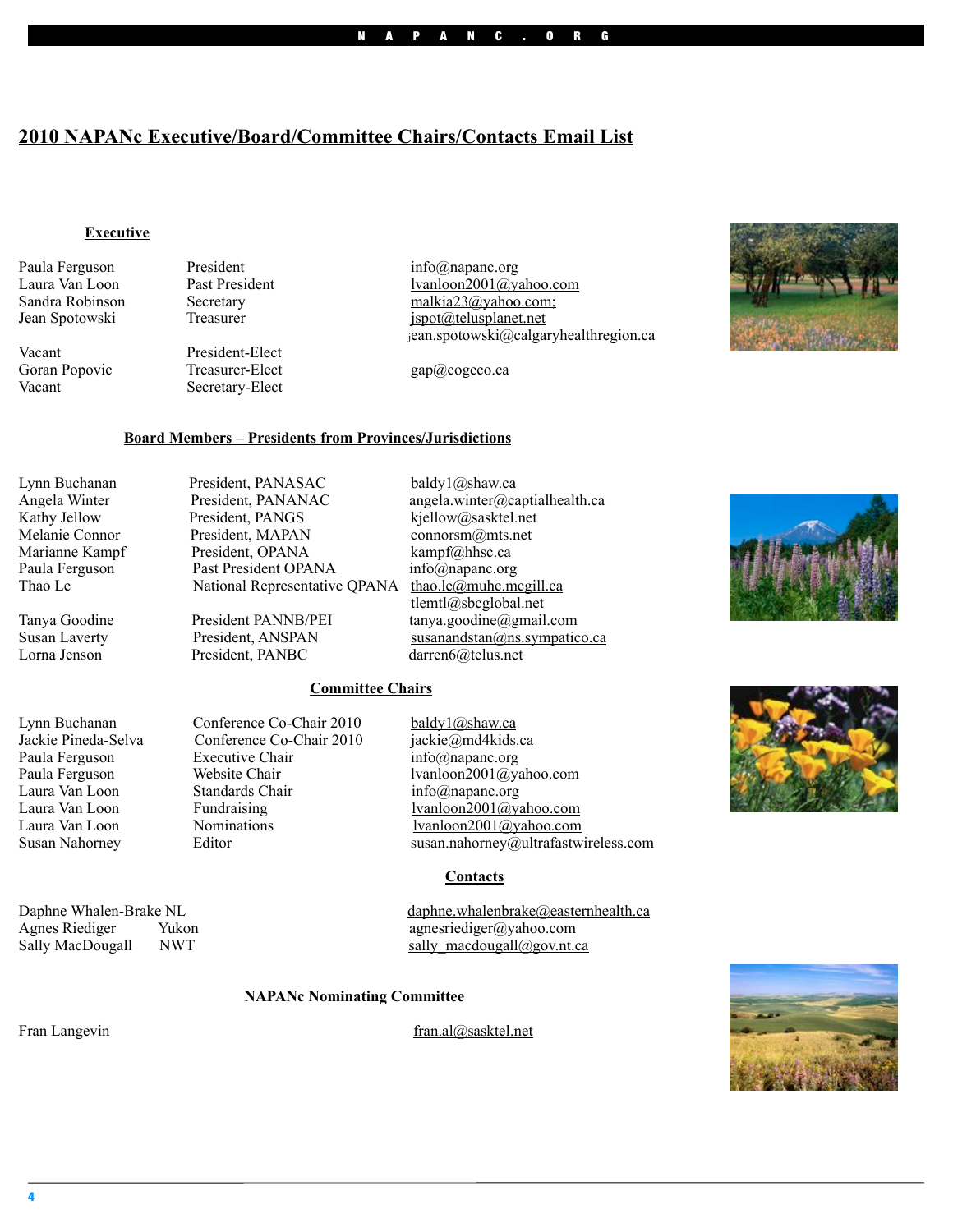#### ASK NAPANc?

Hi all

Wishing everyone a Happy New Years from BC. I have a quick question for everyone. We have just updated our PACU Discharge Criteria. My question to you is: Do you include Surgical Specific Discharge Criteria in your general Discharge Criteria document? I would really appreciate your opinions and knowledge on what the other provinces are doing? Thanks so much for your time Lorna Jensen, PANBC President darren6@telus.net

Subject: Pre-Admission Clinic Questions Could you please help out, if possible?

Does anyone have an ASA based screening tool in use in Pre-Admission Clinic (not just the ASA guidelines)? Does anyone use telephone interviews in Pre-Admission Clinic, if so what criteria must the patient meet to be eligible for telephone screening?

Does your OR booking package (completed by Surgeon) include any type of scoring system to identify ASA status, need for medical Consult, eligibility for telephone screening by the PAC nurse? Thanks,

Daphne Whalen-Brake MN, RN daphne.whalenbrake@easternhealth.ca

### **PRIMARY RISK FACTORS ASSOCIATED WITH PONV**

| PATIENT-SPECIFIC   | *FEMALE GENDER                 |  |
|--------------------|--------------------------------|--|
|                    | *NONSMOKING STATUS             |  |
|                    | *HISTORY OF PONV               |  |
|                    | *HISTORY OF MOTION SICKNESS    |  |
| ANESTHETIC-RELATED | *USE OF VOLATILE ANESTHETICS   |  |
|                    | *USE OF NITROUS OXIDE          |  |
|                    | *POSTOPER ATIVE USE OF OPIOIDS |  |
|                    | *DURATION OF ANESTHESIA        |  |
| SURGERY-RELATED    | *DURATION OF SURGERY           |  |
|                    | *TYPE OF SURGERY               |  |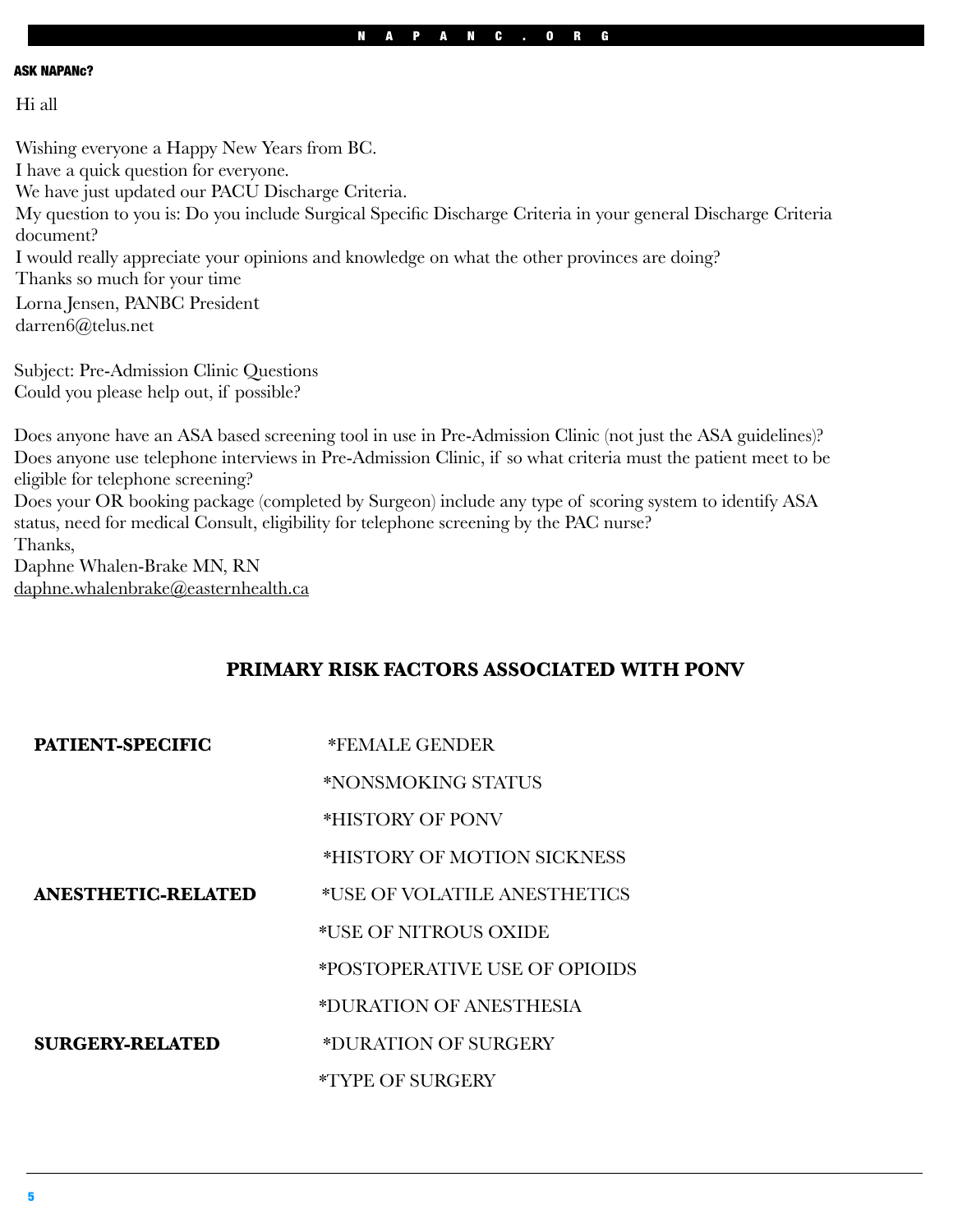

### **THE ASSOCIATION OF NOVA SCOTIA PERIANESTHESIA NURSES**

The Association of Nova Scotia PeriAnesthesia Nurses (ANSPAN) currently has 57 members registered for the 2010 – 2011 year including affiliate members from Newfoundland. In an effort to increase awareness and membership a notice has been put in the CRNNS (College Registered Nurses of Nova Scotia) Newsletter as well as on their website. We have also developed an information letter and questionnaire which has been emailed to hospitals in Nova Scotia as well as to our affiliate members in Newfoundland. Attendance at our meetings has already increased 100% possibly due to starting every meeting with an education session.

Meetings were held: September 20, 2010 – An informative presentation was given by Glenn Bourque RRT who spoke on Airway Management in the PACU, the ACLS component. November 15, 2011- Guest speaker was Lynn Langille APS CNE Pain Management who spoke on Opioid Tolerant Patients: The Final Frontier! /The Beginning.

The next meeting date is set for February 07, 2011.

The date for our 6<sup>th</sup> Annual General Meeting and Education Day is set for May 14<sup>th</sup> 2011 in Halifax, NS.

Plans are under way to host the 2012 NAPANc Conference. October 2012 was chosen as we felt May 2011 was too soon after an International Conference and we were concerned over a lower attendance. After careful consideration the Holiday Inn Harbourview, Dartmouth with its spectacular views of Halifax Harbour and just a five minute ferry ride to downtown Halifax was selected as the venue of choice for the conference with the dates being October 18-21, 2012 for meetings and conference. This is the same venue as in 2006. We will be signing the contract and paying the deposit in the next couple of weeks. The hotel was quite excited to have us return. Marion Power and I will co-chair the event. We have not yet decided on a theme. We have lots of work to look forward to in the coming months.

Respectfully submitted,

Maureen Landry – President ANSPAN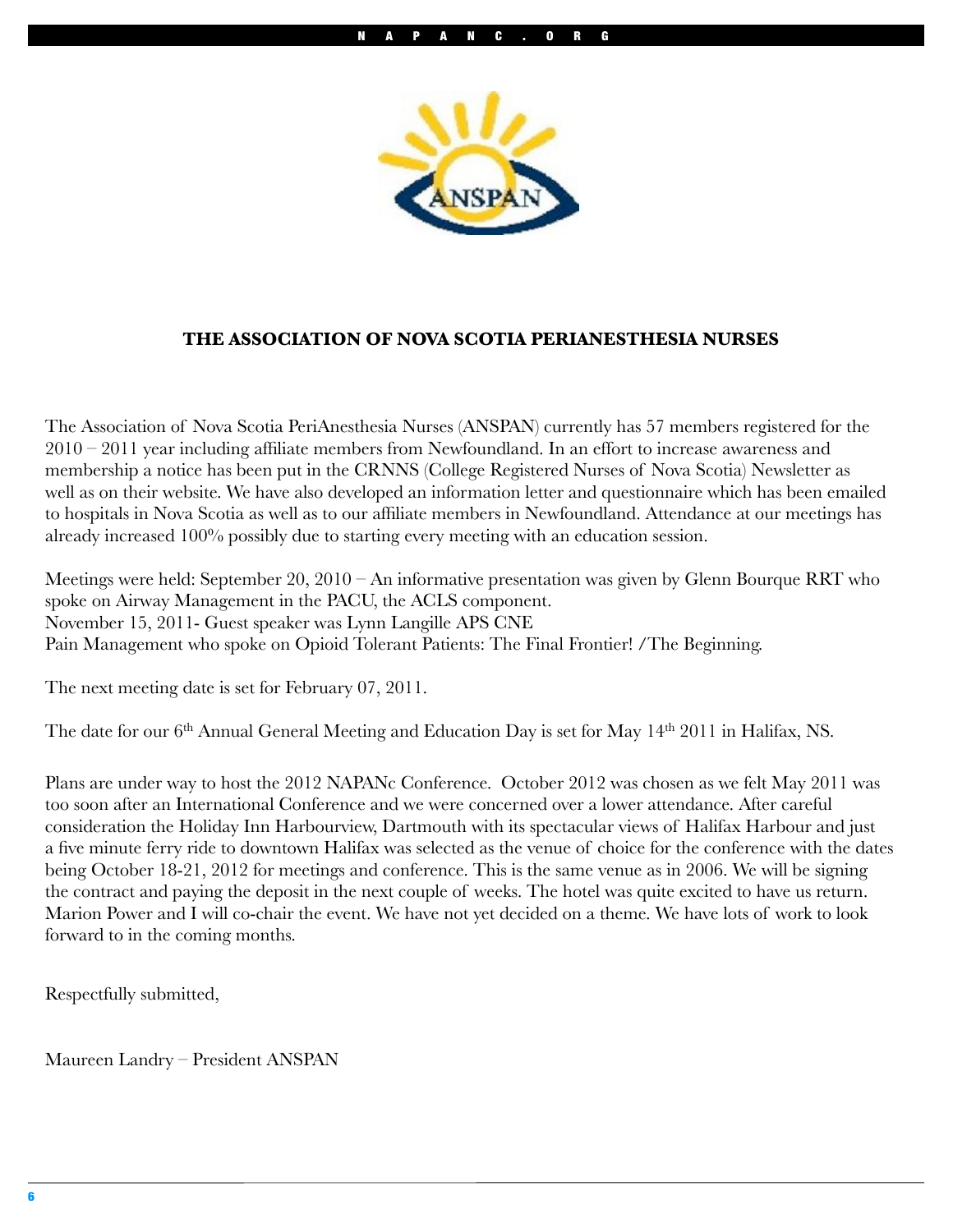#### NAPANC. ORG

PANA

#### Standards Committee Report

Thanks to Marion Power, Co-Chair for her leadership this past 3 months as she carried on with the Standards Committee workload. Thanks to all of the Committee Members for their perseverance and hard work to continue to review the various resources and Standards to date. Currently we are reviewing Resource 2a and 2b. Other resources that need to be written as per the membership request:

- Discharge following spinal anesthesia
- ICU Overflow
- Normothermia

### **Secretaries**

Without doubt, we are most fortunate to have Laurel Archer and Colleen Archbold to assist us with this very heavy workload.

### Meetings:

Standards Committee: Oct. 5, Oct.19, Nov. 9, Nov. 22 Pediatric Sub-Committee; Sept. 28, Nov.30 Standards Committee will meet January 11

Pediatric Sub-Committee will meet Jan. 25.

Number of Publications English: 53 left – (reported 64 left in Sept.) French: 146 left

### Second Editions

The Board of Directors has directed the Standards Committee to prepare a Second Edition of Standards for Practice for print and release in October 2011. This is all a volunteer effort and I want to express my thanks at this time for all those who have contributed so much time, effort and expertise towards the revision and writing of Standards and Resources.

Laura Van Loon and Marion Power Co-Chairs Standards Committee, NAPANc

erinnesthesia Nurses of Alberta

Northern Alberta Chapter

### **Provincial Report PANAnac**

Efforts are being focused to keep the momentum moving forward, we have many new members and we need to keep them engaged in the group

The AGM has been moved from January to Feb 12<sup>th</sup> to coincide with National PeriAnesthesia Nurses Week. This year we have arranged a mini symposium with 4 excellent speakers and a lunch. We are charging members for the cost of lunch and non members will find that at \$50 it would be cheaper to join PANAnac if they want to attend. Membership + lunch a bargain at \$35

The plan for the coming year is:

- Explore some joint activities both educational and social with our sister organization in the south of our beautiful province
- Continue to expand membership

The membership are excited about the International conference and we are working hard to ensure a large Alberta presence

Respectfully submitted by

Angela Winter President PANAnac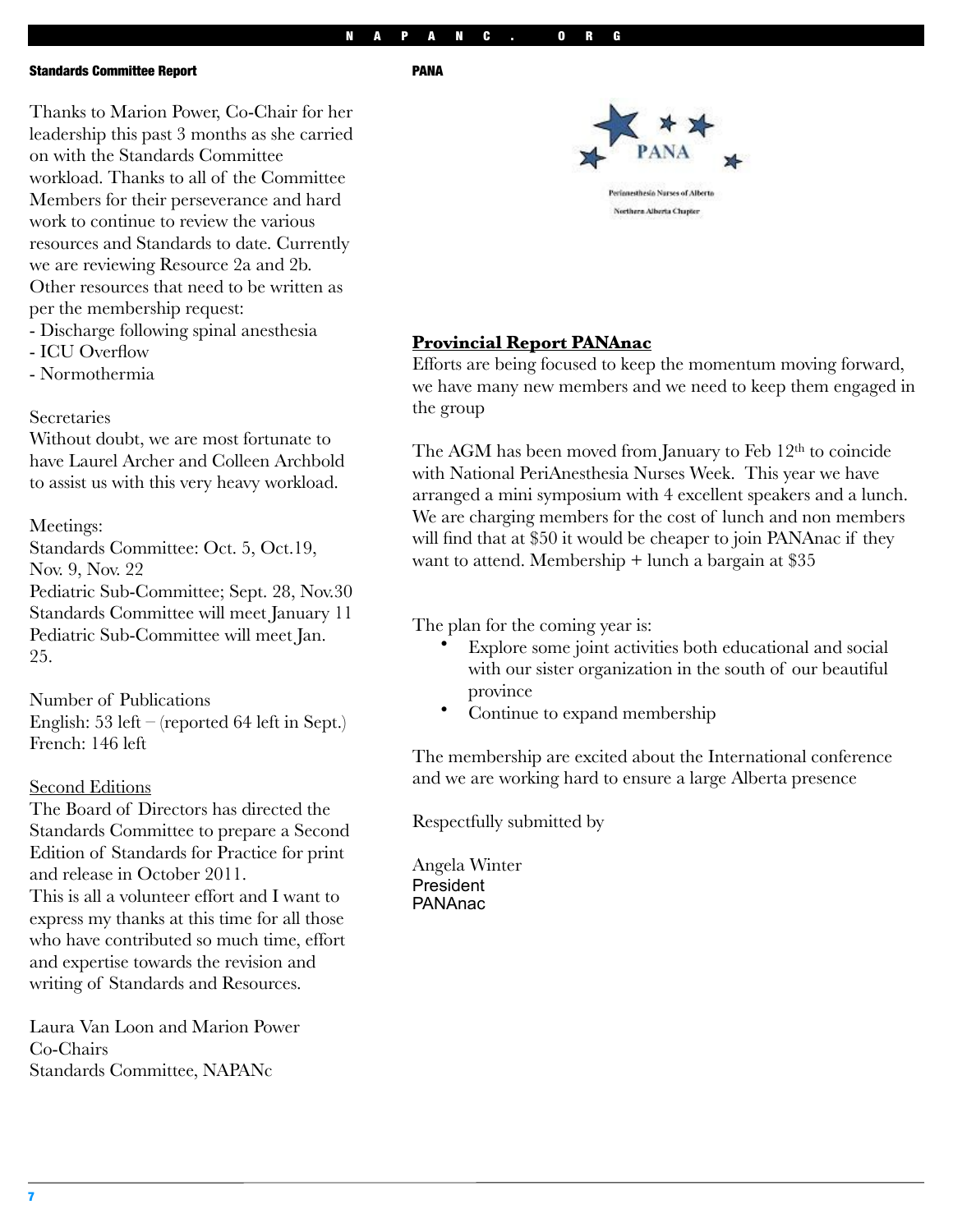

### **QPANA 18th Annual Conference – 18e conférence annuelle de l'AIPAQ:**

The QPANA executive members have been working hard in the organization of the 18<sup>th</sup> Annual Conference. Its theme is "Heading to the future" to reflect the celebration of QPANA's 20<sup>th</sup> anniversary. It will be in Montreal, on May 7, 2011. QPANA would like to extend the invitation to all the colleagues across the country to attend this annual educational and celebration event. More information is on the web site of QPANA [\(www.qpana.org](http://www.qpana.org) or [www.aipaq.org\)](http://www.aipaq.org) in the section "Conferences"

Les membres exécutifs de l'AIPAQ sont entrain de travailler assidûment dans l'organisation de la 18<sup>e</sup> conférence annuelle. Son thème est "Progressions vers l'avenir" pour refléter la célébration du 20<sup>e</sup> anniversaire de l'AIPAQ. Elle sera à Montréal, le 7 mai 2011. L'AIPAQ invite tous nos collègues à travers le pays d'assister à cet événement annuel éducatif et de célébration. De plus amples renseignements sont disponibles sur le site web de l'AIPAQ [\(www.aipaq.org](http://www.aipaq.org) ou [www.qpana.org\)](http://www.qpana.org) dans la section "Conférences"

Thao Le QPANA President and National Representative Présidente et Représentante nationale de l'AIPAQ

### **PANA SAC REPORT FOR JANUARY 2011**

Hello everyone. We are alive and well out here in southern Alberta. We have not held a meeting since conference was held in May. The process to change that is in the works as I write this. I am attempting to set up a meeting mid to late February to be held at Mount Royal University which will allow those interested to find out about there simulation model used to teach nursing students. The thought is to have something interesting to draw the members and then to have the AGM. At this meeting the future of PANA SAC will be discussed as the present executive would all liked to be preplaced from their positions. The process of planning this meeting is taking longer than I had anticipated and therefore I have not had any minutes from AGM to pass on to NAPAN board, or any progress from PANA SAC as well.

When things change I will forward the results to national as soon as I can. Thank you for the ongoing support.

Lynn Buchanan PANA SAC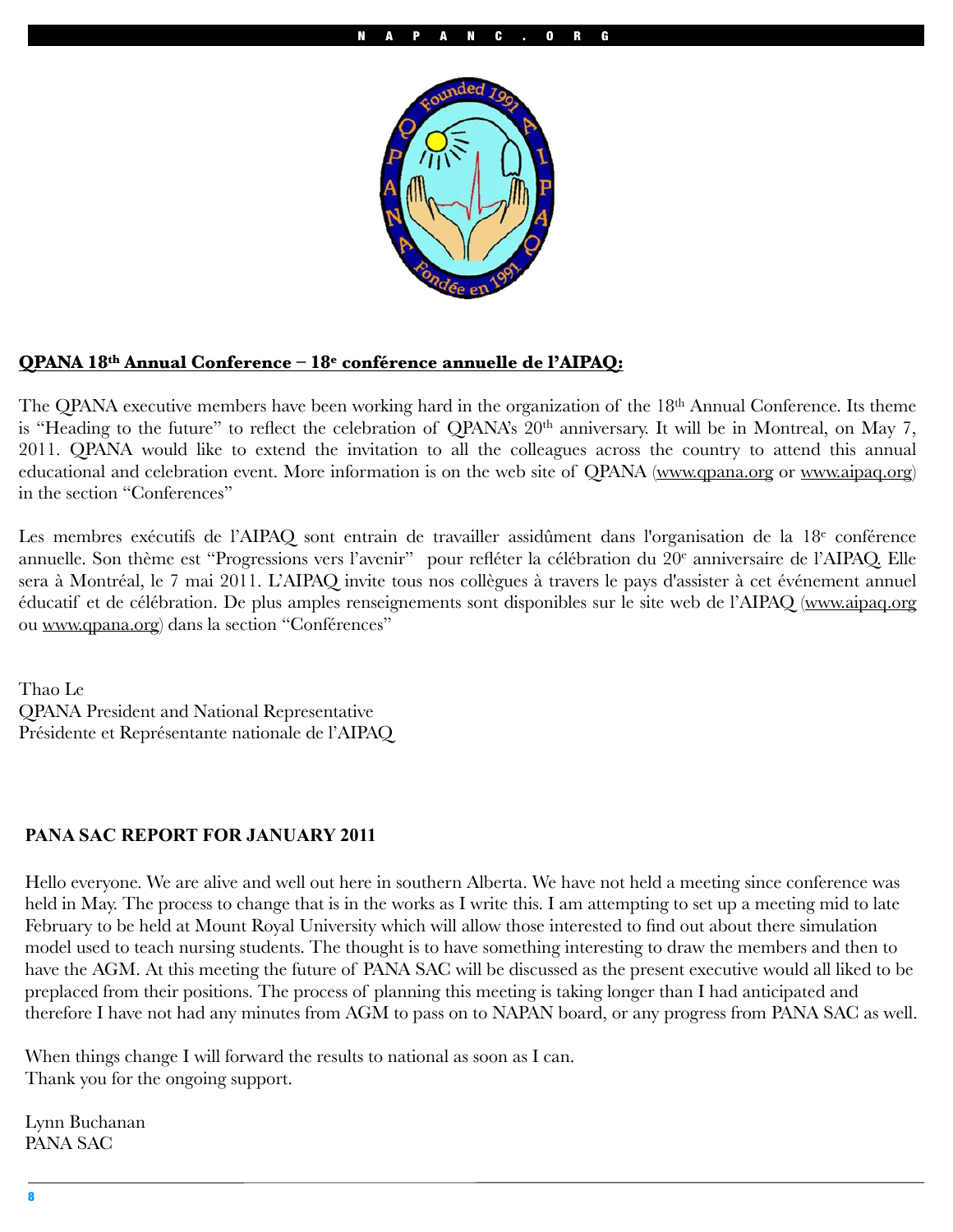### NAPANC.ORG



PANGS

PeriAnesthesia Nurses Group of Saskatchewan 2010 Annual General Meeting Wascana Rehab. Center, Regina, Sask. September 25, 2010

New Business: SRNA Designation

- 2008 approached SRNA Registrar to have Peri-Anesthesia Nursing added to registration renewal. In 2010, it was accepted but has not appeared as a separate entity
- Hope to see as Peri-Anesthesia Nursing cover all areas where patients are recovered from anesthesia

**Certification** 

- Paula Ferguson
	- o 44 member of NAPANc agreed to assist in writing competency and exam prep
- Need  $$40,000$  to cover expenses
- Currently fundraising for this can take back to work places for fund raising
- Motion that PANGS donate \$1000 for the certification process for use by NAPANc motion presented by Carol Poncelet; seconded by Monica Sedgewick; no discussion, carried

Introduction of Kathy Jellow as President-Elect



### PANBC Newsletter Jan 2011

PANBC is off to a great start this year. It is new association that is a rebirth from an old association that had disaffiliated. In February 2010, we are proud to announce the rebirth of PANBC. It has new members and a new Executive. It is looking at a bright new future. The membership is growing and the awareness is out there. The support from our British Columbian PeriAnesthesia nurses has been incredible. PANBC started off with a bunch of hard working PeriAnesthesia nurses wondering how to proceed. The decision was to take baby steps. So, little by little, we got all the legal work done, a website created and have an Educational day planned. We had a leadership team that was working really well together. Thanks to NAPANc's influence, we proceeded with an Election in November and PANBC is now proud to announce that we have an official Executive. We would like to Announce and Thank:

- ! Lorna Jensen as President
- **\*** Peggy Lee as Secretary
- ! Solrun Chong as Treasurer/ Registrar
- ! Christine Jerrett as Regional Chair

It has been a very exciting and busy year in review. We had a very exciting and informative Educational day in Nov 2010 and look forward to the next one in October 2011. PANBC is excited about its future and invites everyone to visit them on their website at [www.panbc.net](http://www.panbc.net) PANBC is looking forward to Networking with everyone. Our Mission is to connect PeriAnesthesia nurses throughout British Columbia by serving as a resource and by promoting excellence in PeriAnesthesia nursing through education, dialogue, research and standards of practice. Thanks PANBC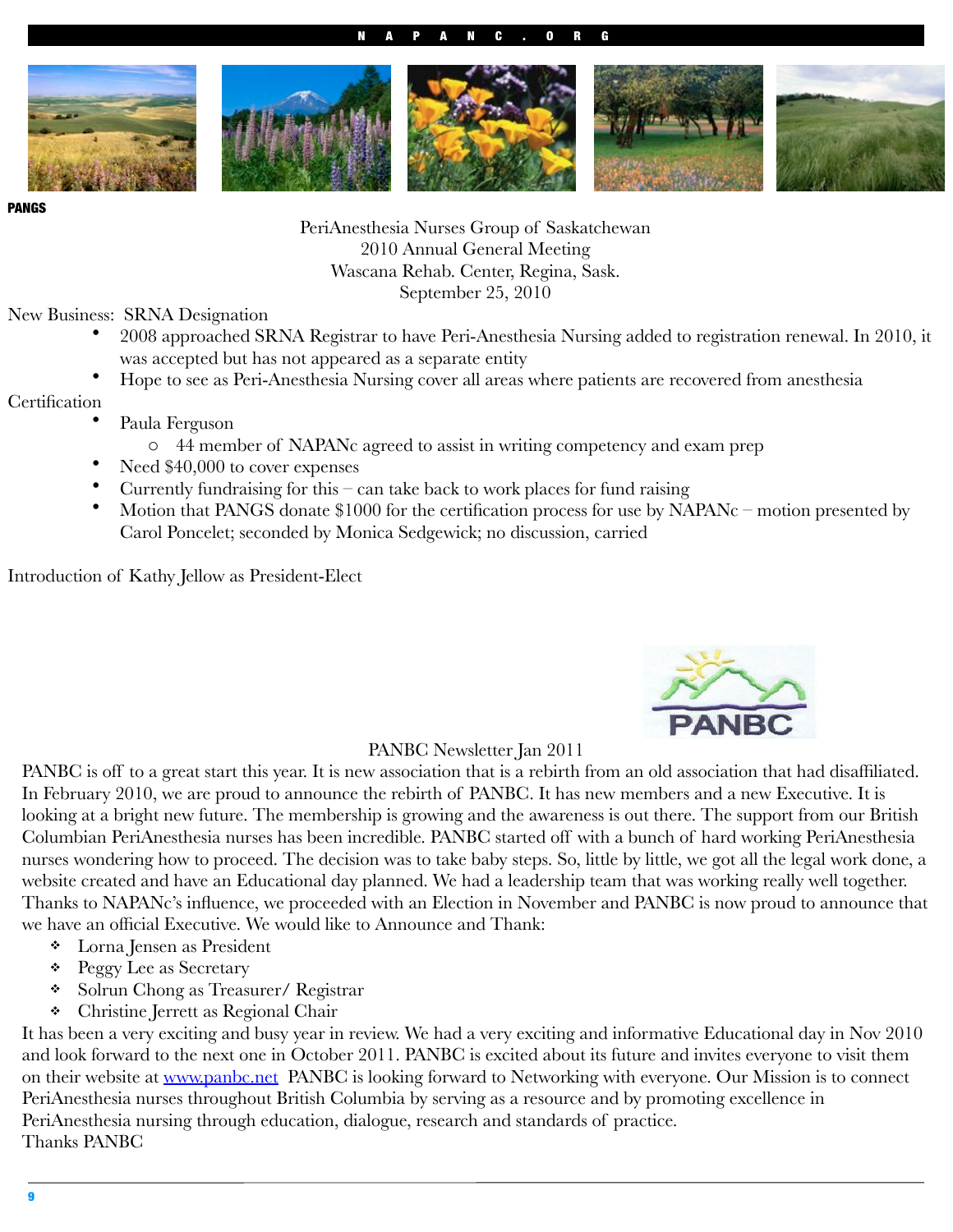#### NAPANC.ORG

#### **OPANA**



box in another ONTARIO PERIANESTHESIA Section of the trunk.

Greetings from OPANA. We are just rallying back from a very busy time post our 25th Anniversary Conference. It was a successful conference with over 130 registrants on Saturday attending and just under a 100 registrants on the Sunday. Our evaluations were very positive. Thanks to the hard work of the committee members who without a doubt helped make this happen! It was a great celebration.

The real excitement was at the end of the conference when we were packing up our cars and my trunk was stuffed full of conference signage, papers and more. While returning the hotel trolley to the main lobby my car was broken into and my work knapsack was taken. I was heartsick as important documents were in the bag and a small amount of petty cash. Luckily none of the actual monies from the conference were taken as I had placed the till in a

Amazingly enough 24 hours later an email was sent to me secured. We still by a Good Samaritan stated they had found my black bag. From a business card he contacted me and left my bag in a church within a one block radius of the hotel where we hosted the 25<sup>th</sup> Anniversary conference. He thought the church was a safe place. All contents were returned except for a Treasurer, Nancy chapters gift card for Poole as Director of one of our guest speakers who returned it back to us and a small amount of petty cash – all else was there including the documents. I was incredibly grateful and it is good to know there are good people amongst us.

 Plans are underway for hosting the next NAPANc conference on October 2nd, 2011 in Toronto. Conference Cochairs are Ramona Hackett and yours truly. The planning committee has met a few times over conference calls and we will be meeting

every month to stay on top of our plans. Half of the program has been selected and speakers need to come up with a name for our conference and that will be one area of focus come our next meeting in January.

Present membership for OPANA remains at 344. OPANA plans to send our next cheque for dues to NAPANc. BODS of directors approved officially are Carol Deriet for Membership and Keitha Kirkham for Ottawa Regional Director.

Respectfully submitted,

Marianne Kampf OPANA President

# **VACANCIES & NOMINATIONS FOR NAPANc**

# **NAPANc is currently accepting nominations for three Executive Committee positions:**

President-Elect Secretary-Elect Treasurer-Elect Chairpersons: Fundraising & Standards

Please review the job descriptions by going to [www.napanc.org<http://www.napanc.org>](http://www.napanc.org) & clicking on the Quick Links or under Membership.

NAPANc currently needs 2-4 members on the Nominations Committee.

The nomination forms are on the [www.napanc.org](http://www.napanc.org) website & are included with this newsletter.

Any questions for the Nominating Chair will be answered within 48 hours.

You can phone Laura Van Loon at (306) 931-6790 and leave your message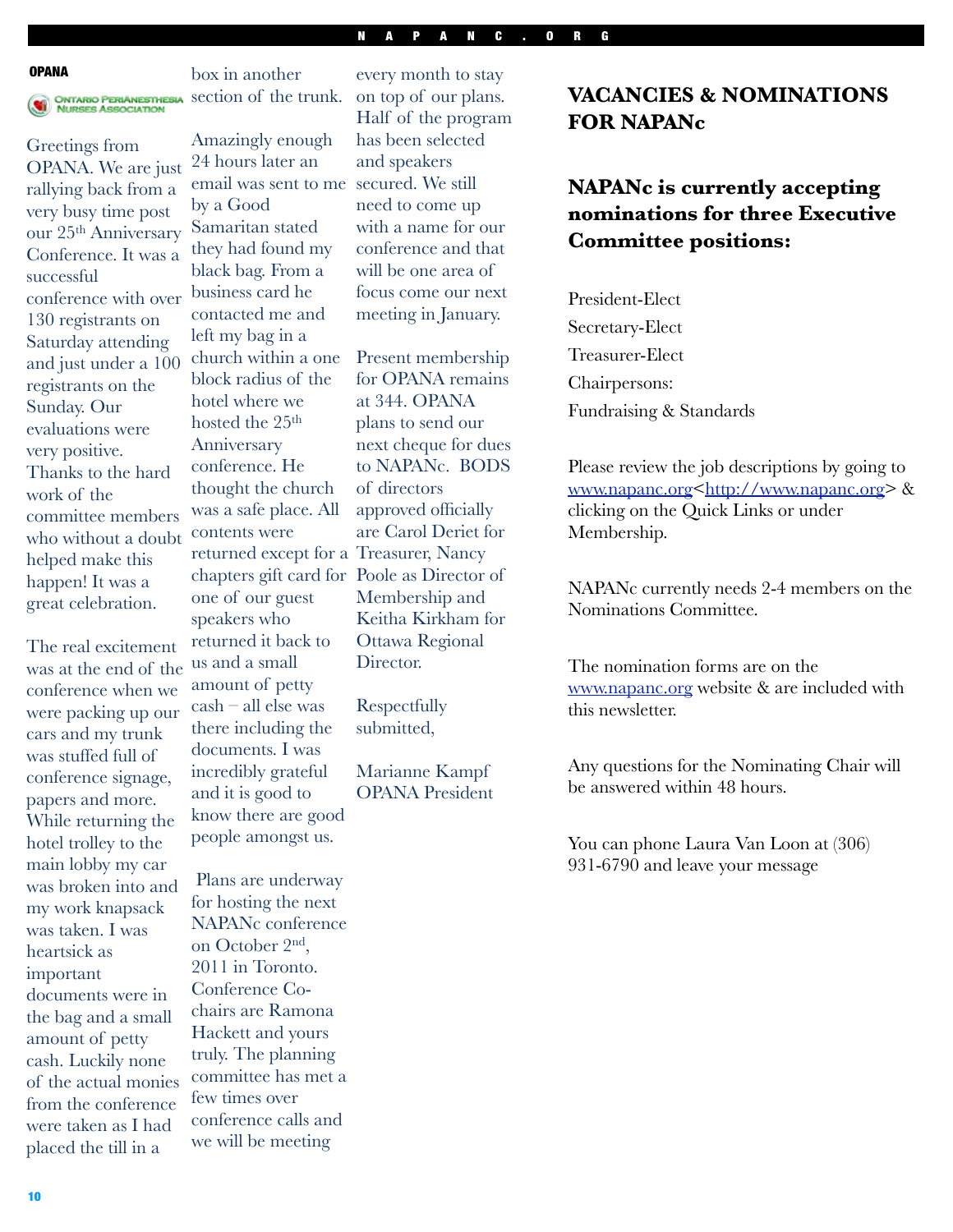### NAPANC.ORG

#### PeriAnesthesia Nurses of New Brunswick & PEI

#### PANNB/PEI



Happy New Year to everyone across Canada from your New Brunswick and Prince Edward Island colleagues. Trusting that everyone one had blessed and peaceful holidays, with their family.

With the commencement of the New Year we are preparing registration for 2011; our goal is to renew registration of present members and increase our numbers by reaching Perianesthesia nurses that have not been previously registered. If each member could recruit one nurse we would double our numbers, perhaps this could be one of our New Year's resolutions, it's never too late.

Our education coordinators along with the nurses from Moncton are brainstorming for our annual education day in September.

I encourage everyone to give serious consideration to attending the National and International conference in Toronto in October. This is

the time to start fundraising if necessary.

In keeping with the practice of caring by health professionals, Bathurst, PeriAnesthesia nurses along with doctors, support staff and operating room nurses did a two week canvas {amongst themselves} for the homeless shelter which resulted in five boxes of items from their wish list and monetary donation of \$170.00. The PeriAnesthesia nurses at the St. John Regional hospital also were community minded this season, making socks filled with personal items for the local centre; helping out a coworker experiencing a family medical issue and a young patient and family with Christmas.

Wishing you all the best in 2011

Respectfully submitted

Laura McNulty

President PANNB/PEI

### *REMINDER:*

*Join your provincial organizations & automatically you become a member of NAPANc.*

*Volunteer: every organization needs your help. Each organization needs help, strength in numbers*

*Remember what NAPANc means:*

*"Open your eyes" in Cree.*

*How Canadian is that for PeriAnesthesia Nurses!!!*

*Also, you can place your advertisement for non-time sensitive job postings, or conferences/workshops.*

*Contact:*

*Editor:*

*Susan Nahorney, R.N. [susan.nahorney@ultrafastwireless.com](mailto:susan.nahorney@ultrafastwireless.com)*

*NAPANc is affiliated with the Canadian Nurses Association*

*(CNA)*

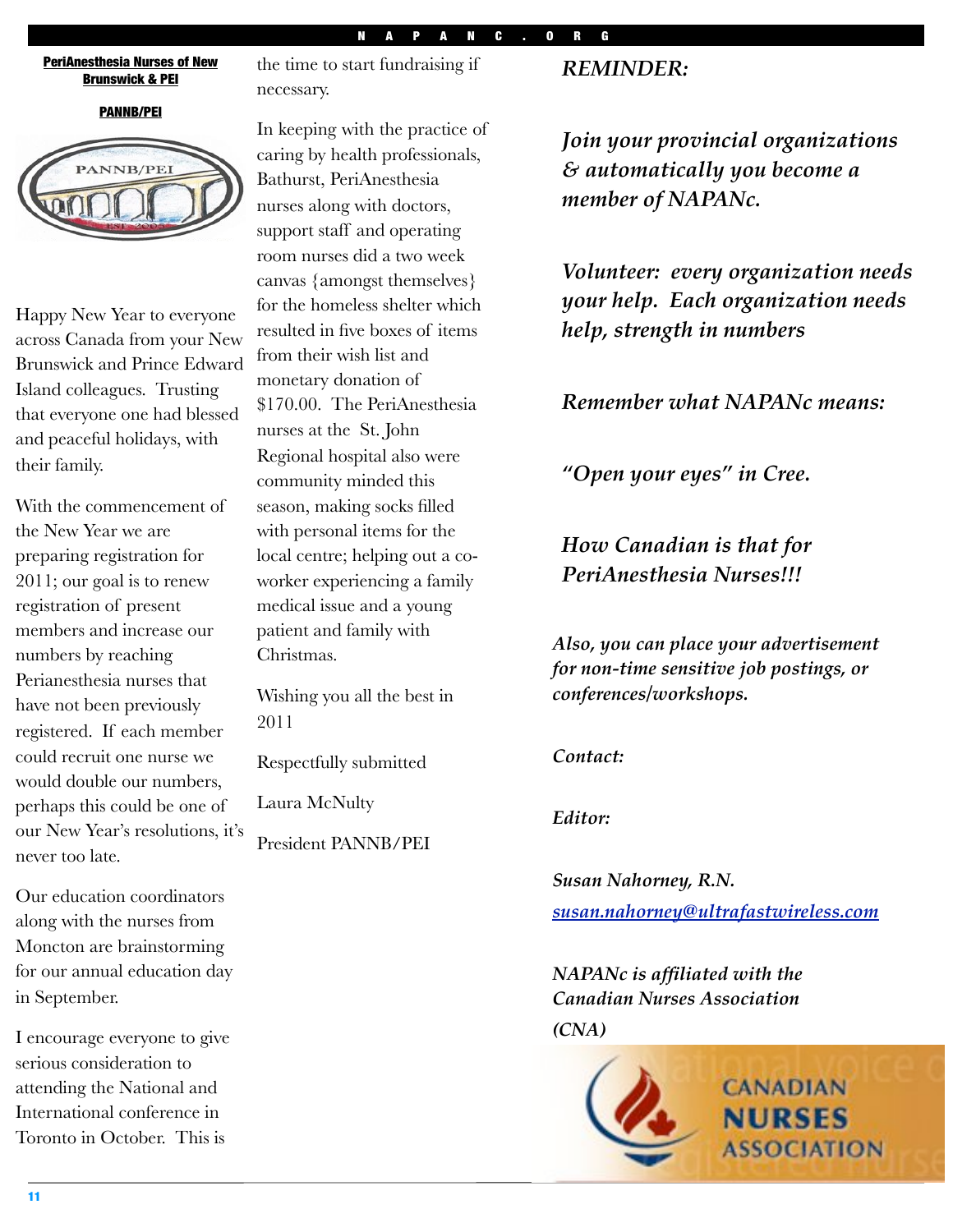

*National Association of PeriAnesthesia Nurses of Canada*

# **Fund Raising Committee Report**

# *The Heart of NAPANc is its VOLUNTEERS*!

Volunteers are the administrative, financial, working backbone of NAPANc. Our dedicated perianesthesia nursing colleagues from every province and territory have helped to create and grow our National Association of PeriAnesthesia Nurses of Canada. Since the signatures of 27 Founding Members in Calgary in 2002, members have

- written the Constitution and By-Laws,;
- written and released the First English and French Standards For Practice under the leadership of Melanie Connors;
- increased our membership through the establishment of additional perianesthesia associations in Saskatchewan, British Columbia, New Brunswick/Prince Edward Island, and Nova Scotia;
- gained representative members in the territories and Newfoundland/Labrador;
- provided a website for promotion and communication;
- applied for Charitable Status with Revenue Canada;
- commenced Certification processes with the Canadian Nurse Association;
- agreed to host the FIRST INTERNATIONAL PERIANESTHSIA CONFERENCE, TORONTO, ON, OCT. 2-5 2011 with our own President of NAPANc as Co-Chair of this huge undertaking.
- Contributed to the Anesthesia Assistant Curriculum, along with the Canadian Anesthesiologists' Society, CNA, ACUDA and ARTO

## *All this work completed by our volunteers.*

Fundraising contributions have come from membership fees, 25% profit from annual conferences, sales of our NAPANc pins, sales of English and French Standards for Practice, and donations from provincial perianesthesia associations and individual members.

In October, the Government of Canada received our draft and then the final corrections for our application for a charitable number. We await their decision.

At this time, we are in the beginning stages of seeking financial help for our NAPANc volunteer certification examiners and writers to attend compulsory meetings in three areas of Canada. At the Board of Directors meeting in May 2010, we started a fund raising campaign at the Board table. Donations are accepted and we will acknowledge all contributions on Certification documents and Study Guides, and create a means for identifying contributors in the Eye Opener, on our website and at our Annual Meetings.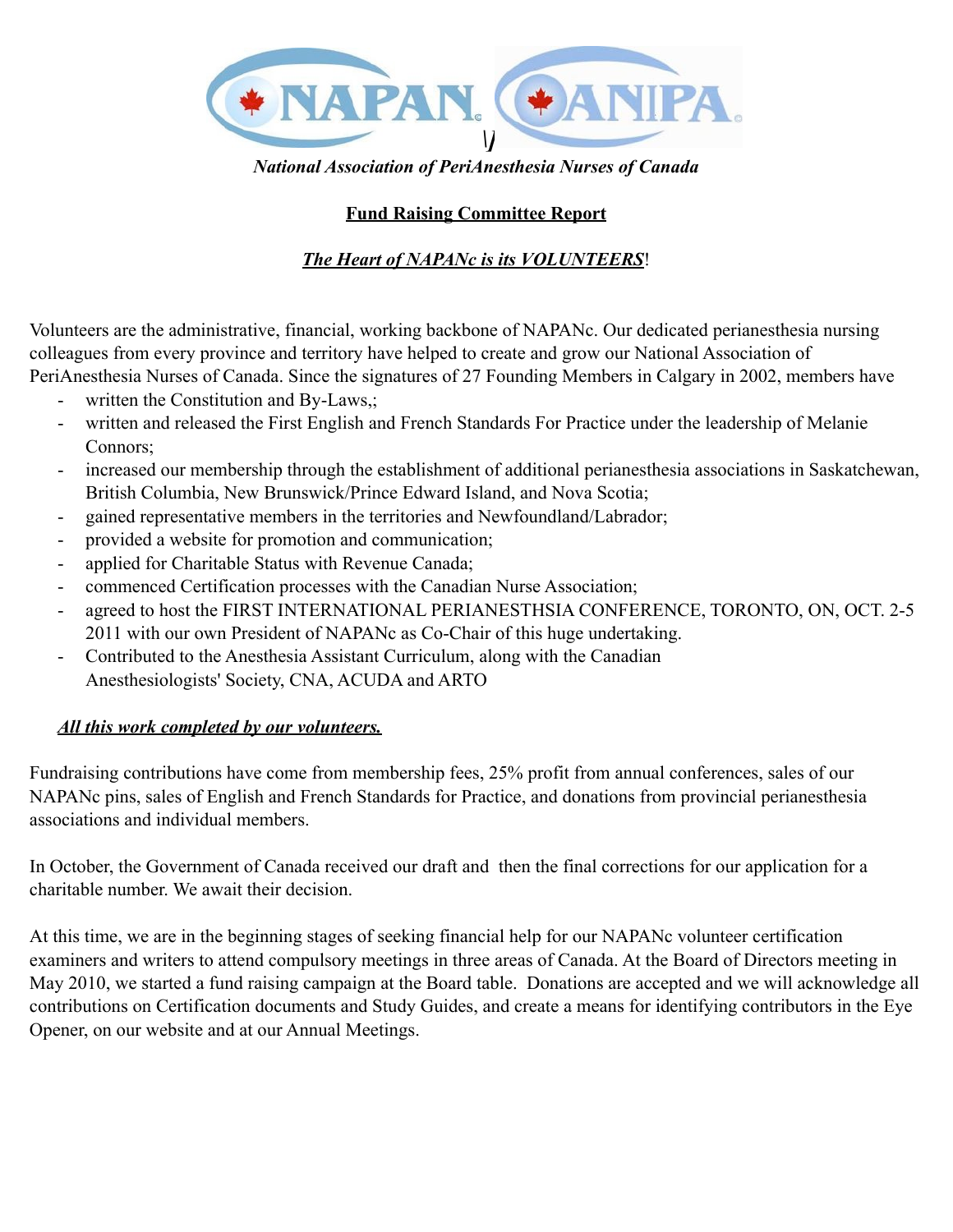# **NAPANc would like to thank the following Donors for Certification of PeriAnesthesia Nurses of Canada** who allowed their names to be published for their generous contributions

### **Most Recent Donations, October, 2010**:

PeriAnesthetic Nurses Group of Saskatchewan (PANGS) PeriAnesthetic Nurses of New Brunswick and Prince Edward Island (PANNB/PEI)

### **Previous Donations**:

Paula Ferguson Marianne Kampf Maureen Landry PeriAnesthesia Nurses from the Health Science Centre, St. John's, Newfoundland Shelley Pierson Jean Spotowski Laura Van Loon *Updated as of October 7, 2010*

The form for our fundraising campaign is on the website at [www.napanc.org](http://www.napanc.org) . Names are printed on the Website and in our on-line newsletter, Eye-Opener with the donors permission.

We have talked about our own NAPANc credit card that will bring in benefits. Another idea is for members to trade in their Air Miles and get Shell gas vouchers or a hotel room for our certification members to use to attend a meeting.

We will continue to accept donations towards the printing of the Second Edition of both English and French Standards for Practice. Names of donors will be included on the covers of the editions to be released in the fall of 2011. See the website [www.napanc.org](http://www.napanc.org) for the donation form. Names are printed with permission of the donor.

Send in your ideas and suggestions to the Fundraising Chair! Or better yet, become a member of the Fundraising Committee!

Keep tuned!

Laura Van Loon, Chair lvanloon2001@yahoo.com